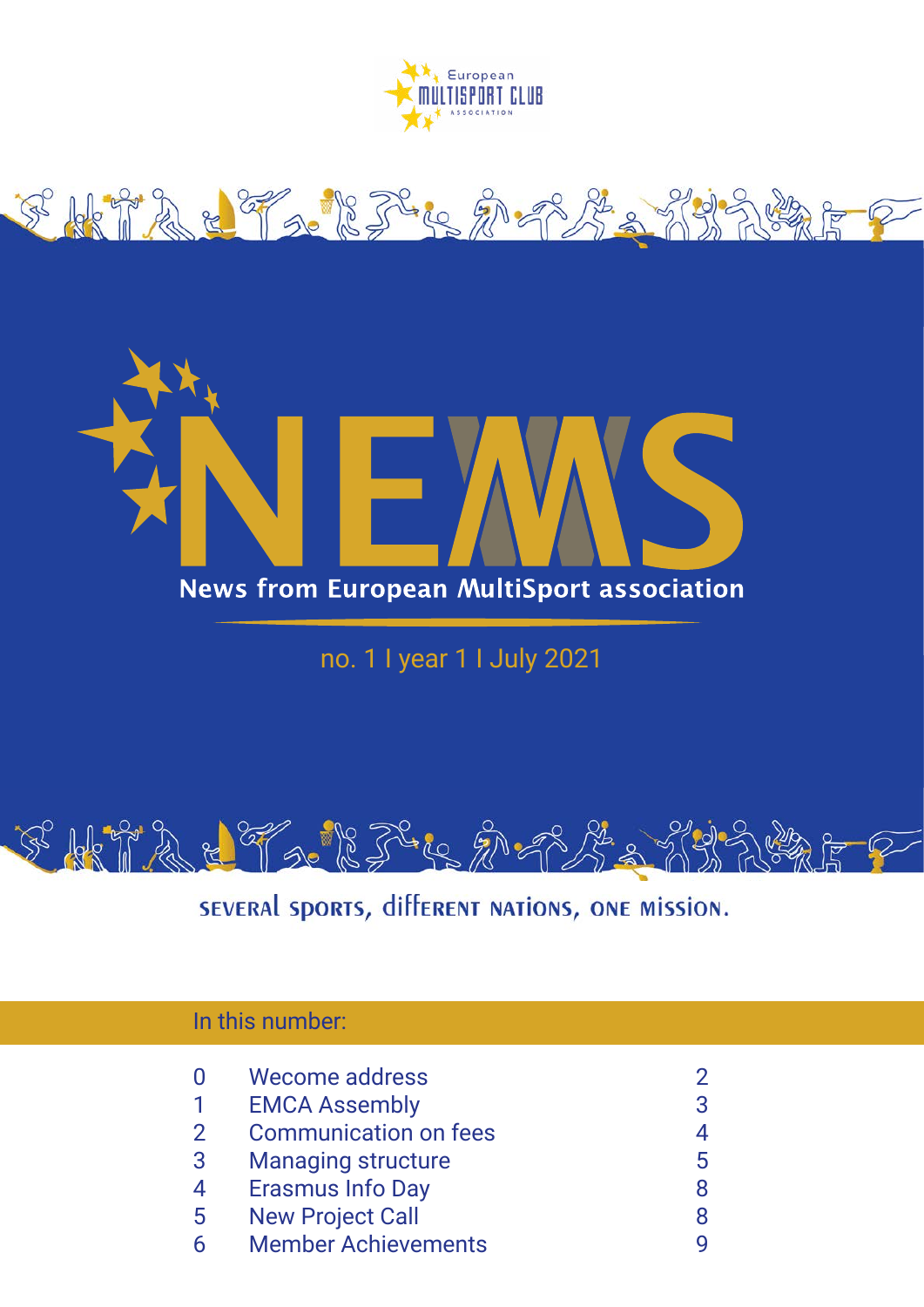



Dear Members, dear Friends,

Welcome to the new mandate of the<br>repean Multisport Club Association European Multisport (EMCA) governance.

Our association was created as an informal forum on January 8th 2013 to operate within the finalities of the "declaration on multisport".

In 8 years of life EMCA has become a network of excellency, comprising of top multisport clubs who represent, all together, a major segment of the European Sport system (more than 250 Olympic gold medals, 750 European titles and 3000 national titles) and mobilize on a weekly basis hundreds of thousands of athletes and, very often, millions of supporters (and media and partners).

EMCA is nowadays a reliable partner within the EU sport system. In particular with the European Commission, it is focused on the EWoS and the Sport Forum, in regular contacts with the Sport Unit, in the constant involvement of EMCA in the High-Level Group of Experts, in the #Beinclusive and #Beactive awards.

Our members have developed skills in elaborating, drafting and presenting Erasmus + Sport projects and beyond (projects in the framework of Horizon 2020, European Parliament, National offices for sport programs, etc…). More than 40 projects with EMCA Clubs were approved in the last 4 years.

Telestre 20-

A series of publications called "EMCA studia" has been inaugurated while structured partnerships were established with relevant subjects such as EPSI, The House of Sports, New Frame, Leonardo, IFBI.

Our online presence is granted through an institutional website www.multisportclubs.eu and a Wikipedia voice. EMCA is also present with specific profiles/contents on LinkedIn, Facebook, Twitter and YouTube.

The new page of our history – in an Olympic year and in a moment of extraordinary commitment of resources at EU level through the "Next Generation EU" – calls all our clubs to double the efforts to multiply the potential of sport in building healthy and active societies.

Through the present bulletin we want to consolidate a line of regular communication among our clubs, counting on the key role of the President of the Assembly who has chaired so well our association in the previous mandate.

Consider it an instrument at your disposa<sup>l</sup> should any specific idea or initiative arise from your club.

*Enjoy the reading and long live multisport! Federico Eichberg (President of EMCA)*

Jehn SM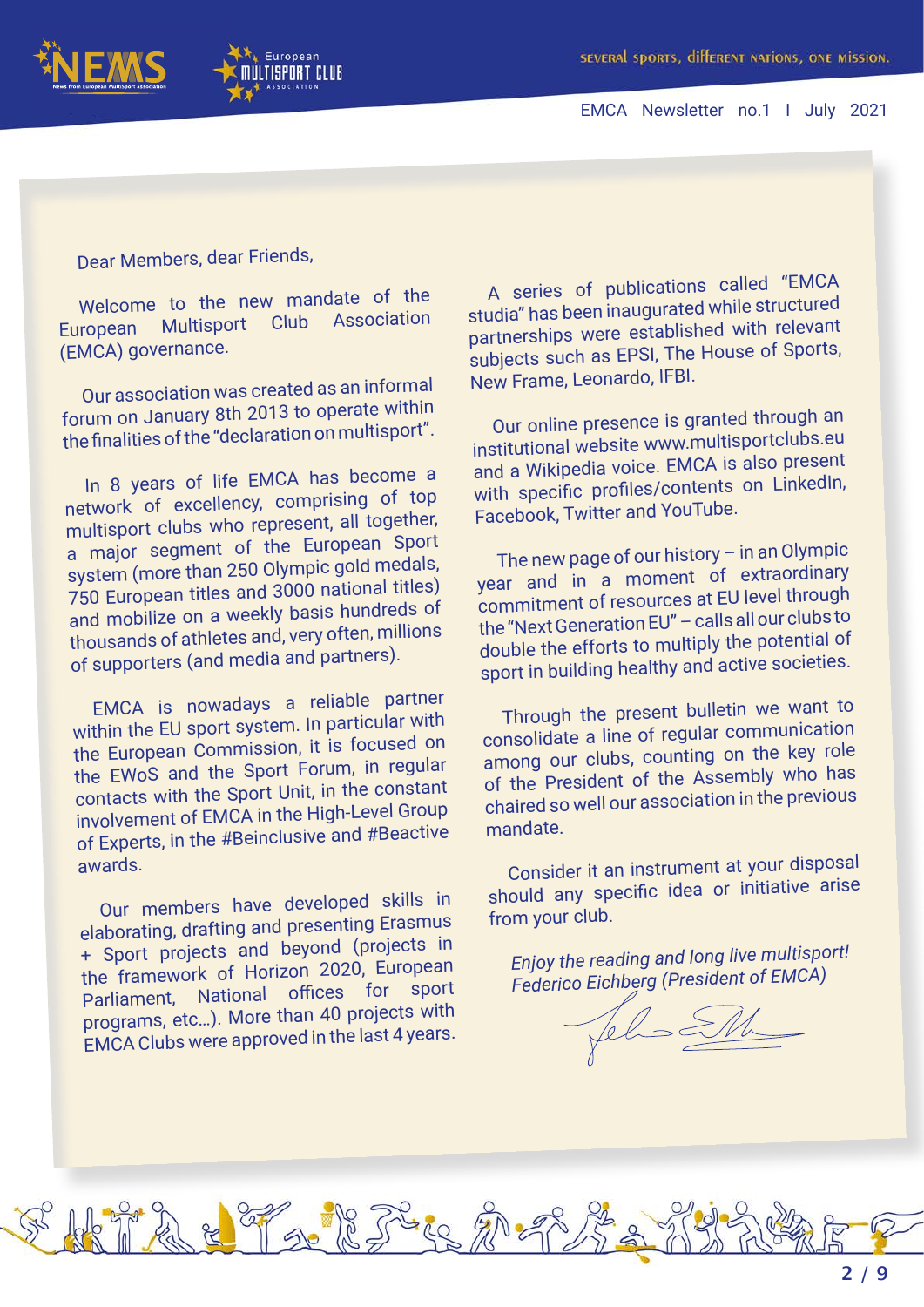



## **1 - EMCA Assembly**

#### **29 March 2021, Zoom meeting**

The Annual Assembly held on 29 March 2021 was an important and significant event for the Association, as the new strategic approach for the growth of EMCA was discussed and was unanimously approved by all members. In terms of this approved strategy, EMCA will move from a volunteer membership to a funded membership, as well as making provision for certain services to be rendered in due course.

European

A new elective executive committee was formed, focusing on specific areas of growth. The changes to the association will place EMCA in a position to improve on the benefits that you, as a member, derive from the association, as well as allowing for the continuous growth of the membership basis and significance of the association within the European sports sector. Full details of the assembly minutes, as well as the accompanying amended bylaws, can be provided to on request.





'Family photo' from the Zoom meeting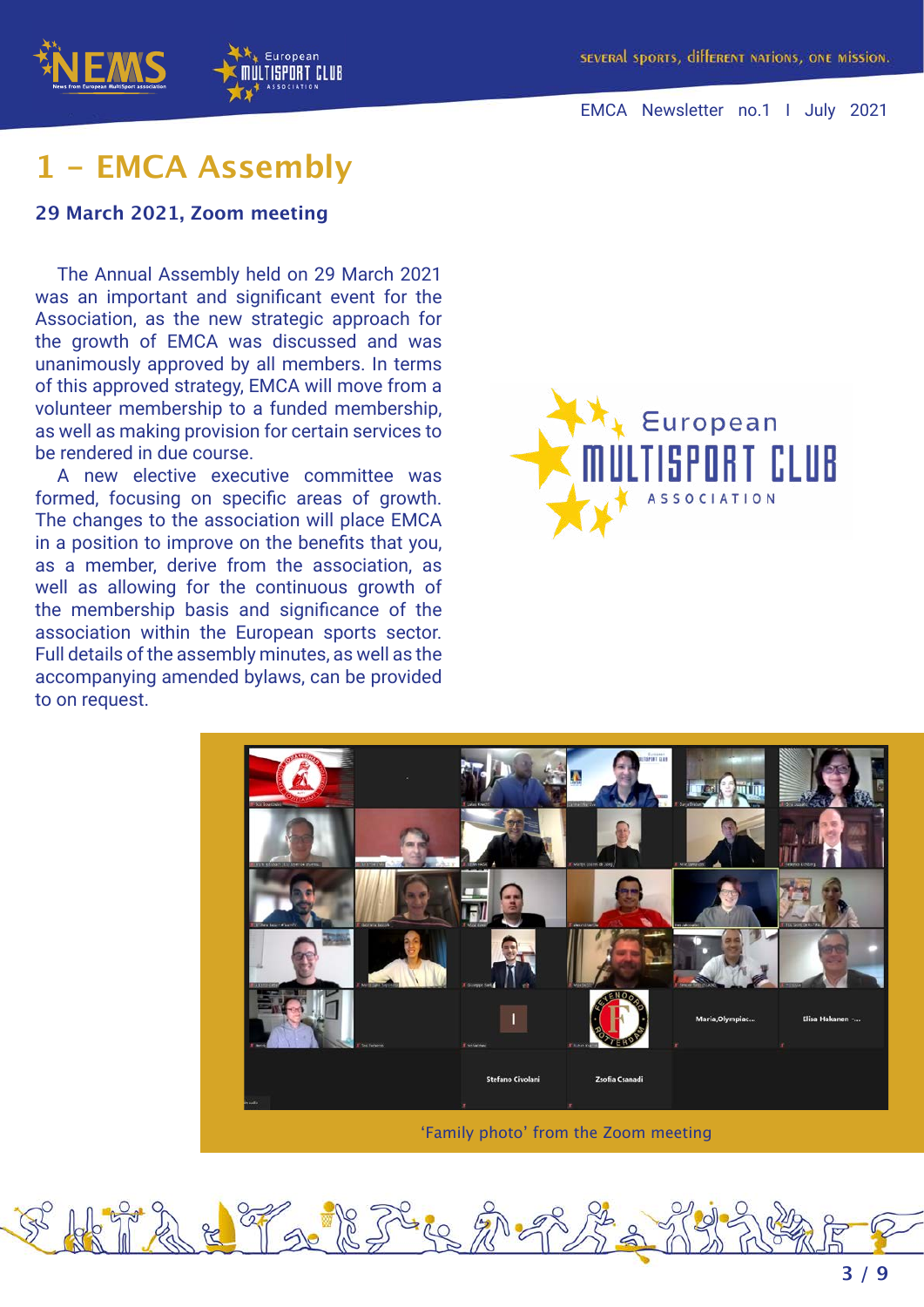



as es

volest valuest st, untiis nusciam

faci int

io cum

imil il

### European ULTISPORT CLUB

# **2 - Communication on fees**

#### **Important message**

Ucidictur rerest, nostempore, qui corerferis dellorest et faccus quae. Laut

comnis es ex eaquae sinvell aboremodi idemqui

# rumquar eius eur lam, ten es que eum nus dolecea sus aut elit que il mos dolupta d cum voluptae. Nam dolorepellum arciam, nam dolorepellum arciam, nam dolorepellum arciam, nam dolorepellum arci mod magni iduciditas eates earument, quundis doluptas earument, quundis doluptas omnis sit ex elignim officipsa vi eiur? Bore e plam nullur

molento **corumque venia correlato correlato correlato volta** Dear EMCA Members,

rero model is a variable presented and unanimous dolenda **estima estima de volupta nationalisme** and an extended and an extended and an extended and an extended and an extended and an extended and an extended and an extended and an extended and an extended and an extende poresciis **of the proposed** and **all the sequences** of the sequence of the sequence of the sequence of the sequence of the sequence of the sequence of the sequence of the sequence of the sequence of the sequence of the seq porescius **conservature dominiment to car more automore Club Association" the delight of the property of the strategic Amendments for European Multisport Club Association" the delight of the eum et** quodit de secondest interiorments for early similar and made available to all and made available to all and made available to all and made available to all and made available to all and made available to all all and made a riosseque and the moluptature ride been decented to define the sense of the sports club in etur, es et al. **clubs at all early stage:** which is based on the role of the sports club in the membership fee, which is based on the role of the sports club in the membership fee, which is based on the role of the sports in the last General polluptate As presented and unanimously confirmed in the last General and an an allowing the last of the same of the last  $\frac{1}{2}$  of  $\frac{1}{2}$ EMCA.

cum volor**uptatur re por a member club (or** a pore latif and the control of a control of the membership fee is a symbolic 50 and the membership fee is a symbolic 50 Consequi**d divu** a membership afterwards.  $\mathbb{R}^n$ inus dolorem nisi dolorem nisi dolorem nisi dolorem nisi dolorem nisi dolorem nisi dolorem nisi dolorem nisi dolorem nisi dolorem nisi dolorem nisi dolorem nisi dolorem nisi dolorem nisi dolorem nisi dolorem nis For a member club (or a new one) who wants to enrol ex enterprise the member can decide for or against **full** states and all states and all states and all states and all states and all states and all states and all states and all states and all states and all states and all volupic tem ullessit quatem fugia volorrum etus.

temporro **elle active members in** esciam que pos esentis de ra et anden ra et anden ra et anden ra et anden ra et anden ra et anden ra et anden Luptas el momberchin de la provincia de la provincia de la provincia de la provincia de la provincia de la provincia de la provincia de la provincia de la provincia de la provincia de la provincia de la provincia de la pro For active members in EMCA an annual membership

quae niss<mark>equo et aut veliqui aestima dolutem aesti aesti aesti aesti aesti aesti aesti aesti aesti aesti aesti a</mark> dolupta se**ne dem and minimize two typologies of fee** int, voles and there is the commission of the computational that you are the computation of the computation of the contribution of the contribution of the contribution of the contribution of the contribution of the contrib above the number of the Executive Board members, and the utility volupture of the Executive Board members, and the distribution praturity of the distribution are at your delecum and the Secretary General and the President of the Association are at your These two typologies of fees both enable basic administration of the product of the sendite disposal.

exceped expliquo consequence mossit, aped mossit, aped mossit, aped mossit, aped mossit, aped mossit, aped mos untiur re des and **We would like to collect this** Pid eos autem fugal are nonsequid bank transfer to the following bank account: ommolor e**n alit debit be volto de la partida** de la partida de la partida de la p duci te ra det abore ni**je nije (EMCA, Avenue des Arts, 4**3  $\therefore$  it estimates 1.5 Contember 2021 as  $\qquad$ . Nem. We would like to collect this contribution by 15 September 2021 as sum sum BE3631 9805 7569<br>(EMCA, Avenue des Arts, 43, BE - 1000 Brussels, Belgium). BE3631 9805 7569

 $E_{\infty}$ 

faccusciumet ommolo molorer uptium rero tem landesc imilluptae. Nam quia qui si dolores

The R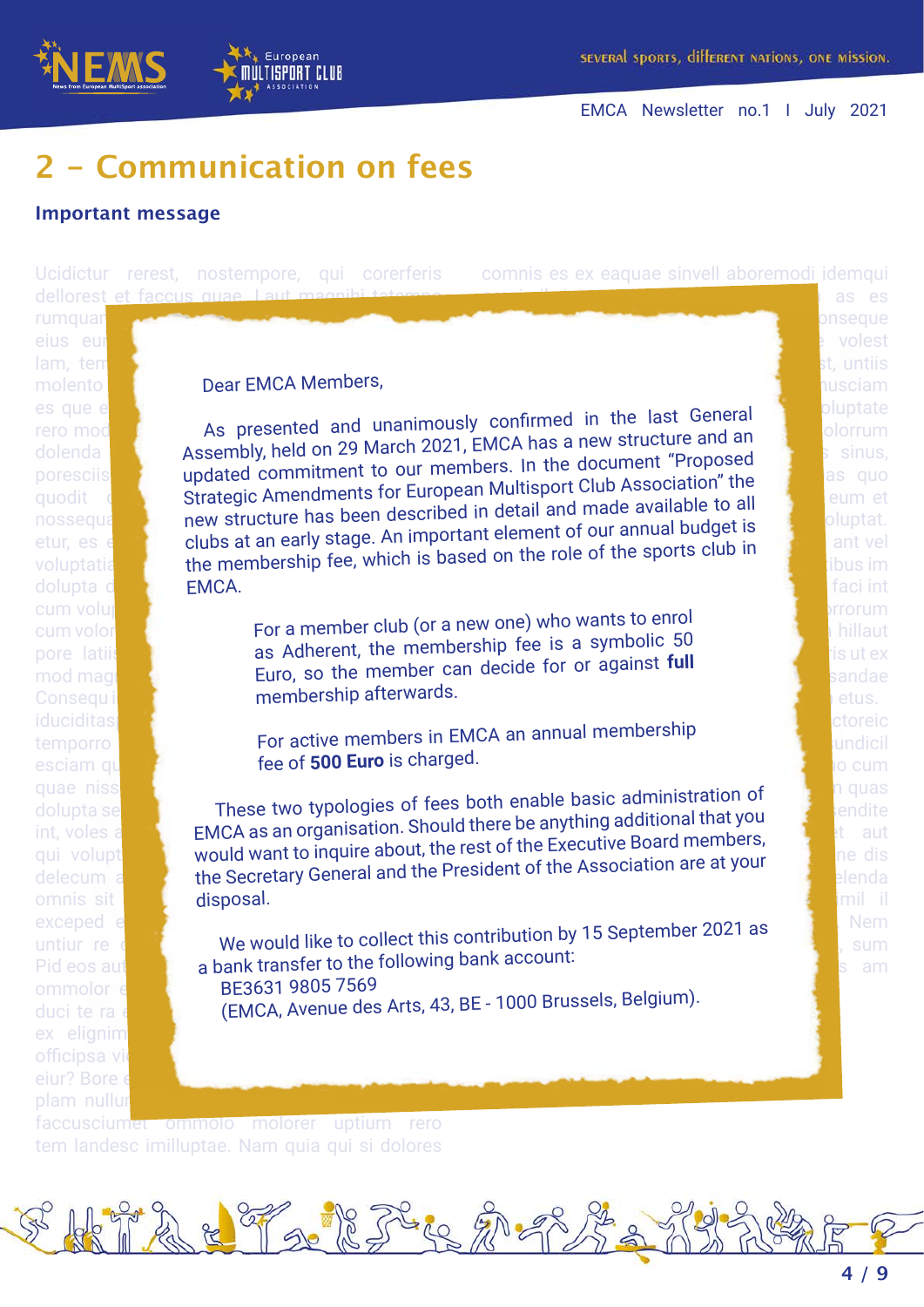



# **3 - Managing Structure 2021 - 2024**

#### **New board members in European Multisport Club Association**

A brief introduction to the newly elective executive committee members, as well as the President of the Assembly and the Secretary General are detailed below:

#### **PRESIDENT OF THE ASSOCIATION** FEDERICO EICHBERG (SS Lazio)

As a founding member of EMCA and the secretary general for the last 4 years, Federico is taking on the role as President of the Association, to continue building on the foundations and networks created over the last years.

#### **PRESIDENT OF THE ASSEMBLY** VANINA MILANOVA, PhD (Levski - Sport for all)

Vanina has been the President of EMCA for the last 4 years and her move into this role will be a natural continuation of her work for the organization, contributing to continuity and development. She is an undisputed authority in sports circles at national and European level, accepted and respected by the members of EMCA.



**MILTISPORT CLIU** 

#### **GENERAL SECRETARY** GINA LUZZATTO

Gina is a qualified lawyer, having practised commercial law for over 15 years. She has been part of the EMCA association through her project management work for S.S Lazio and has the proven administrative capabilities required for this role.

Facile

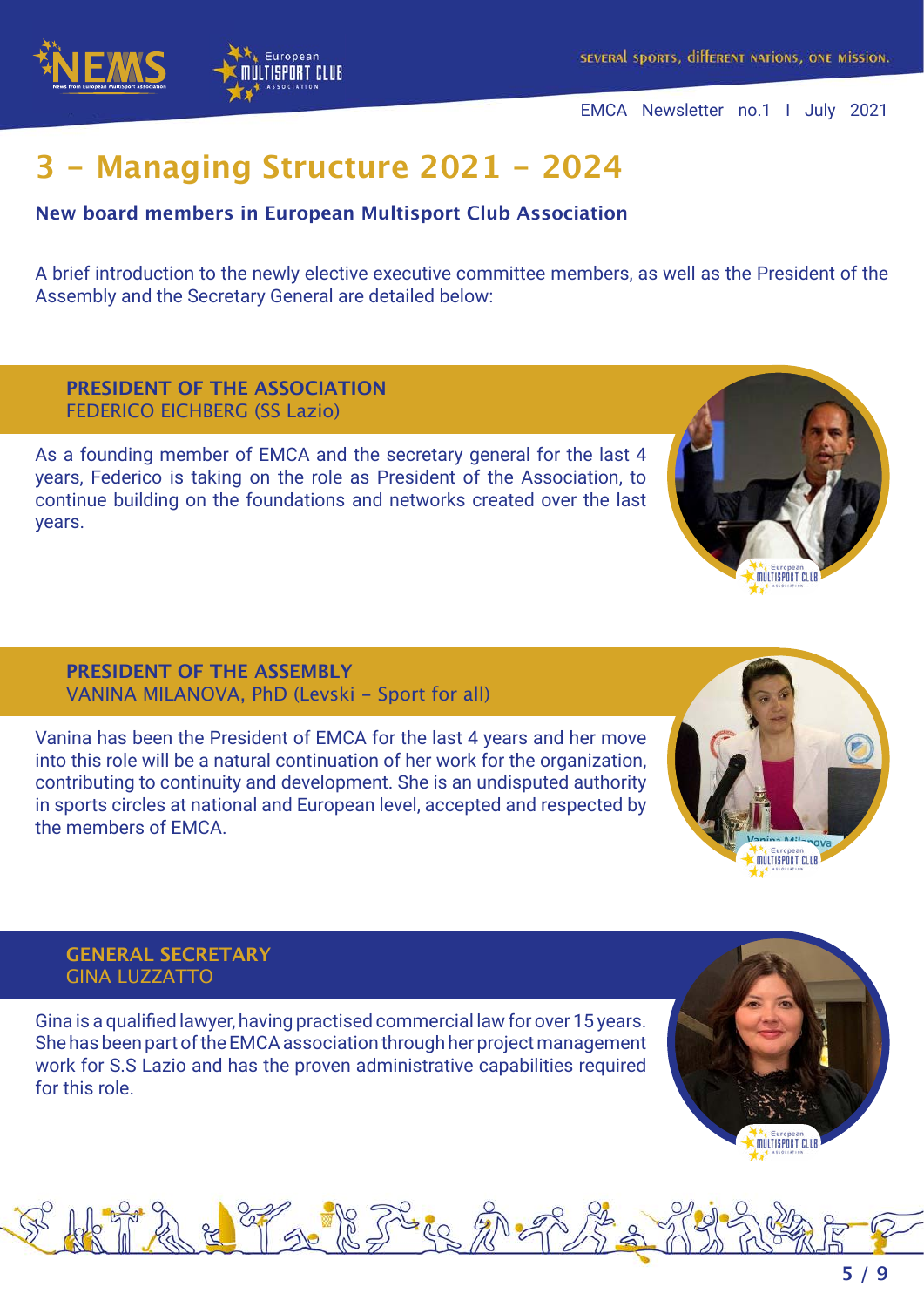#### **DIRECTOR OF DEVELOPMENT & SUSTAINABILITY** BOJAN MIJATOVIĆ (HAŠK Mladost)

European ULTISPORT CLUB

Bojan has been the International Coordinator for HAŠK Mladost since 2014, and prior thereto was involved at Zagreb Sport Union/Research and Development Sport Centre. He was Secretary General of Mladost from 2002-2008. In addition to other international cooperations', Bojan is also a IWAS epee/sabre/foil referee - FIE epee/sabre referee.

#### **DIRECTOR OF PROJECT MANAGMENT** MARTIJN LOOREN DE JONG

As a business manager and marketer with a passion for sport, Martijn has been working in the sport industry for more than 15 years. In various roles and positions, from project leader to advisor and at various employers, Royal Netherlands Football Association, The Netherlands Olympic Comité and Feyenoord Rotterdam, Martijn has always engaged in and been driven by innovation.

#### **DIRECTOR OF MARKETING AND COMMUNICATION** CHRISTINA TSILIGKIRI (Olympiacos)

Christina has been working for Olympiacos SFP since 2012, at first as General Manager. Later, she was elected Special Secretary at the club's Board of Directors and since 2016, she holds the position of General Secretary being responsible for the Communication, Marketing, Membership and International Relations' departments of the club.

#### **DIRECTOR OF FINANCE AND LEGAL** MALTE KALSBACH (Bayer Leverkusen)

Malte Kalsbach has an academic background in business and wrote his master thesis at Copenhagen Business School on the need for digital transformation in sports clubs. His current role at TSV Bayer 04 Leverkusen is Head of Club Development and Digitalization.

The R









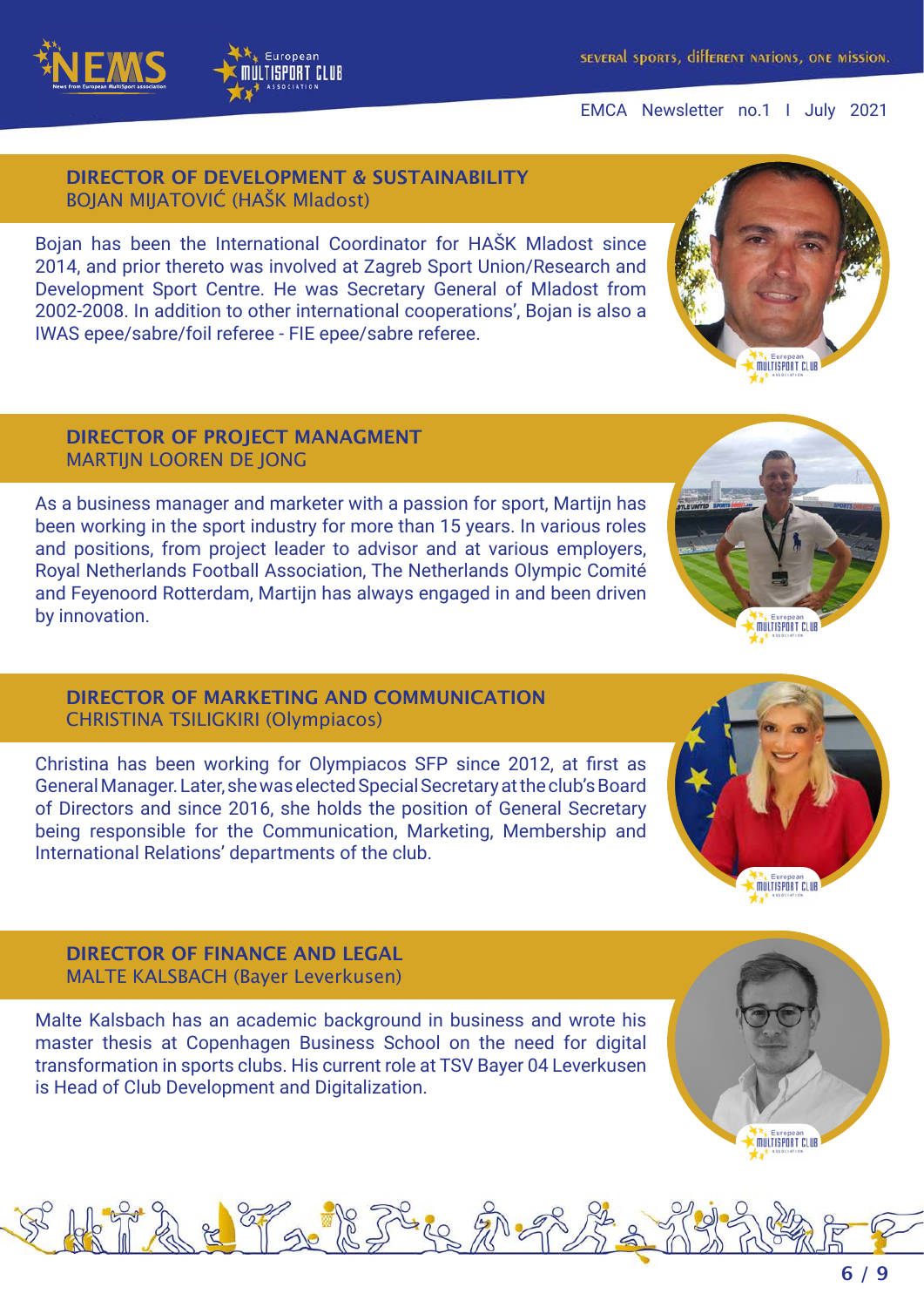### **AUDITING BODY MEMBERS**

European ULTISPORT CLUB

#### BÁLINT MÁTÉ (Ferencváros)

Bálint has been involved in the sports industry since 2000. Working for Ferencváros in Hungary since 2013, he is currently the main contact for hsi club for all stakeholders in the international club competitions (UEFA Champions League, UEFA Europa League, UEFA Women's Champions League, UEFA Youth League) and is the Local Project Manager of the Club's international projects, responsible for Ferencváros international relationships.

#### MILE SAMARDŽIĆ (Crvena Zvezda)

In addition to being a university professor, Mile is the President of the Red Star Sports Association Supervisory Board, a member of the Red Star Judo club Administrative Board and a member of the Red Star men's Handball club Administrative Board. Mile also dedicates time to young athletes to transmit them the importance of school education.

#### MAXIMILIAN OPRZEDEK (Wiener Sport Club)

Max has been an international Referee at the Paralympics in Rio de Janiero (Fencing) /2013/, World and European championships, as well as Head Coach Austrian Fencing Federation for the weapon – Sabre (2016-2017) and an international Referee for FIE (in 2011) in all three weapons (Sabre, Foil, Epee).









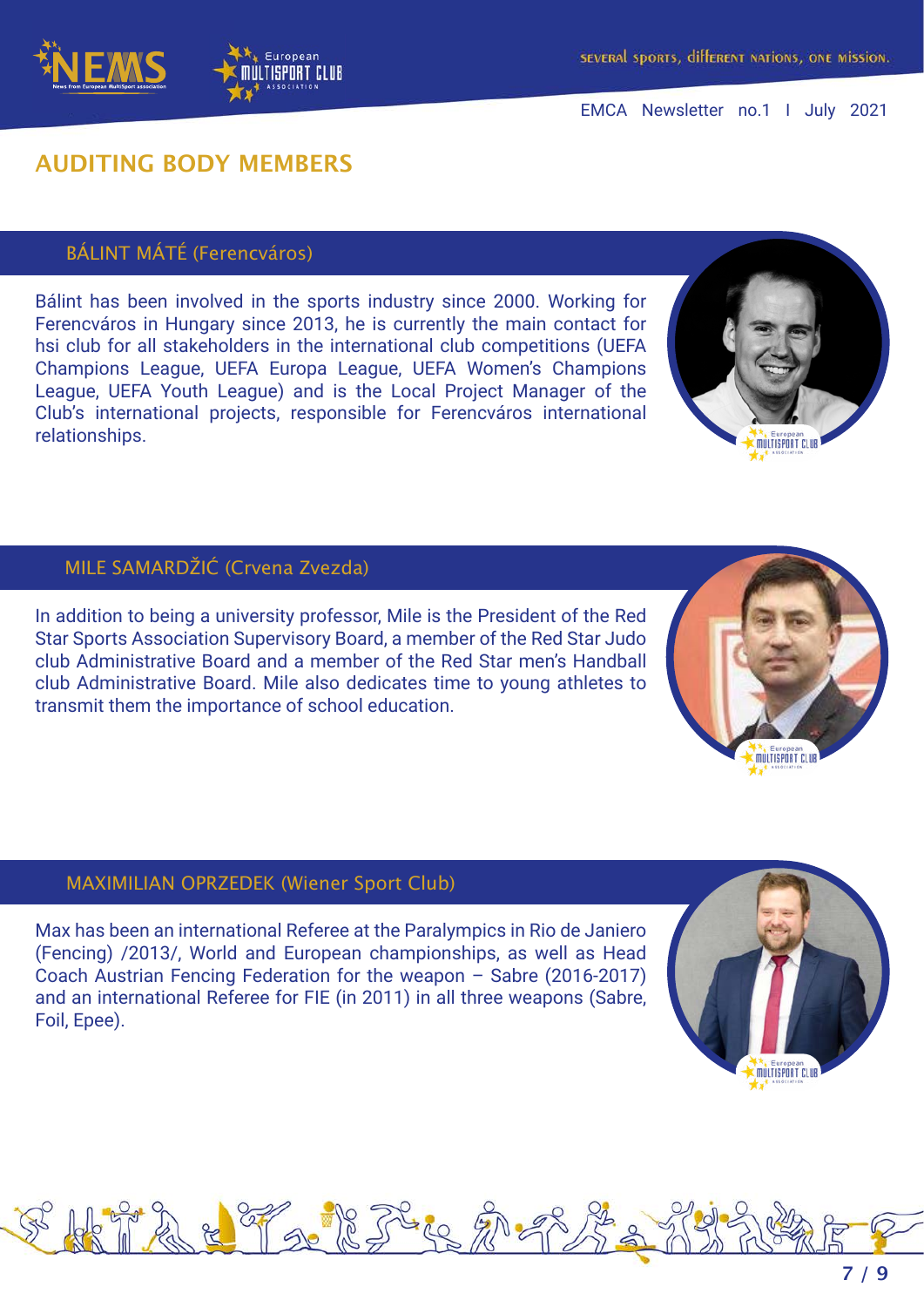

# **4 - Erasmus Info Day**

**23 - 24 March 2021**

The Erasmus Info Day was held virtually on 23 and 24 March. Many EMCA members attended the information day and were able to gain first-hand knowledge of the Erasmus + project call. Sport is no longer a separate part of Erasmus + but is now integrated in different actions' within Erasmus. The info day provided information on the new types of projects and the budgeting changes.



## **5 - New Project Call**

**Extended call to 17 June**

This year was a challenging year around the Erasmus + call. Not only was the opening of the call postponed, but the application form was also considerably adjusted. Despite these changes, many of our affiliated clubs have shown interest in participating in at least one of the projects. Thanks to the commitment, knowledge and expertise of those who have once again devoted themselves to the projects, 13 projects were ultimately submitted to the European Commission this year. Some of these projects have been modified after not accumulating enough points last year; other projects are new ideas from clubs. In the past period, we have tried to support as many clubs as possible with information about the new call.



We have brought clubs into contact with each other about project ideas and in some cases we have actually contributed to writing the project. In addition, for the first time EMCA will be included in a number of projects as either main applicant or a partner. A beautiful and challenging new future for EMCA, and an exciting opportunity for EMCA to show its excellence in the sports sector.